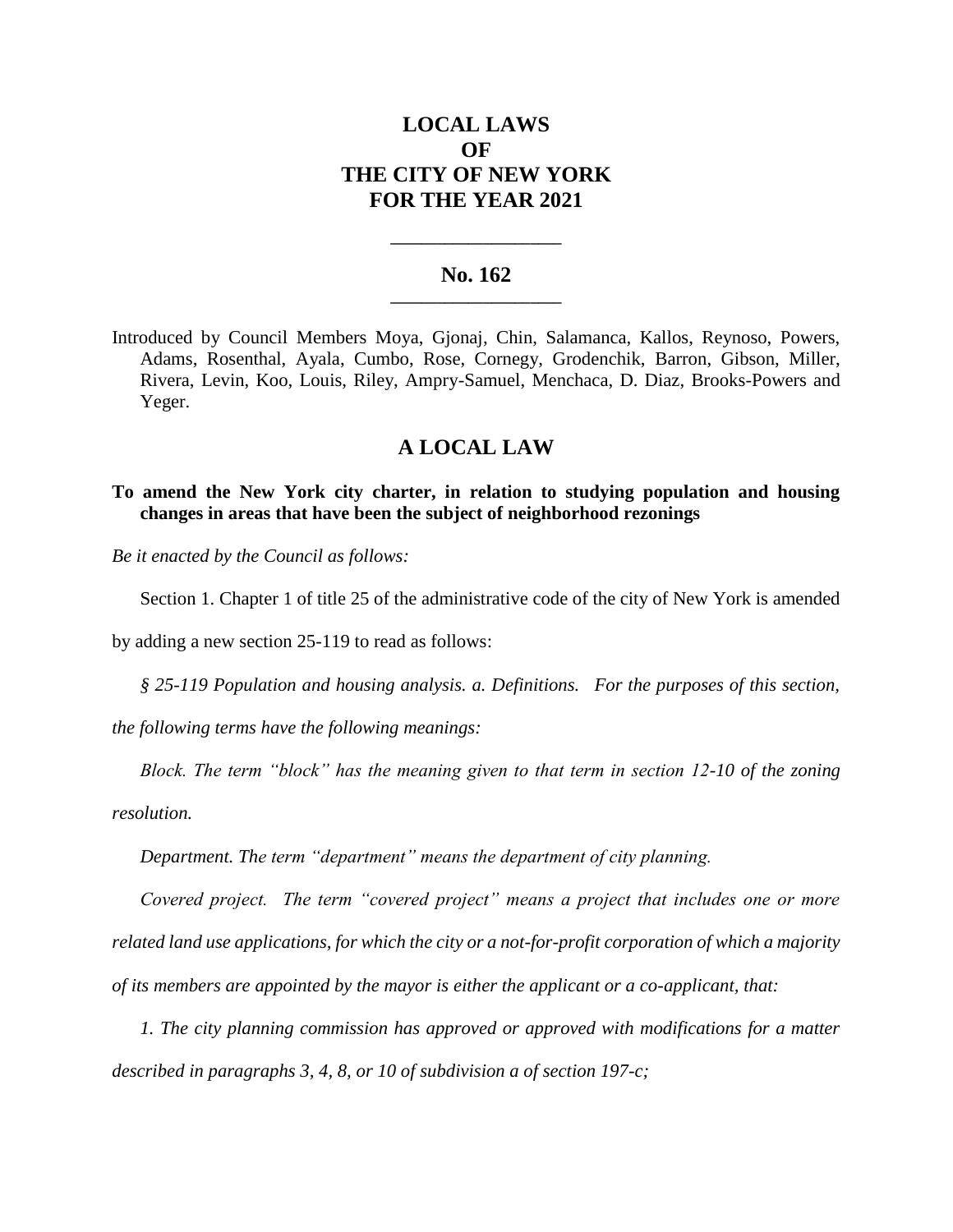*2. The commission decision for which has been approved or approved with modifications by the council pursuant to section 197-d of the charter and is not subject to further action pursuant to subdivision e or f of such section; and*

*3. Changes the floor area or density for housing permitted on an as-of-right basis on at least four adjacent blocks of real property affected by the application.*

*b. For each covered project approved by the city council on or after January 1, 2009, the department shall conduct a study of changes in population and housing that have occurred since the effective date of such covered project. Such study shall include, but not be limited to, an analysis of changes in the following characteristics in the project area and in a surrounding context area within a half-mile distance from the boundaries of the project area or a context area otherwise determined to be appropriate by the department, from the effective date of such covered project to a date ten years after such date:*

*1. Population and demographics;* 

*2. Housing prices and rents;* 

*3. Household income and household income as measured against the poverty level;*

*4. The number of housing units attributed to new building construction, alteration or demolition; and*

*5. The number of affordable housing units created, based on criteria selected or developed by the department.* 

*c. By the end of the calendar year beginning 14 years after the effective date of a covered project, the department shall transmit to the mayor and the speaker of the council and publish on its website a report documenting the results of the study described in subdivision b of this section.*